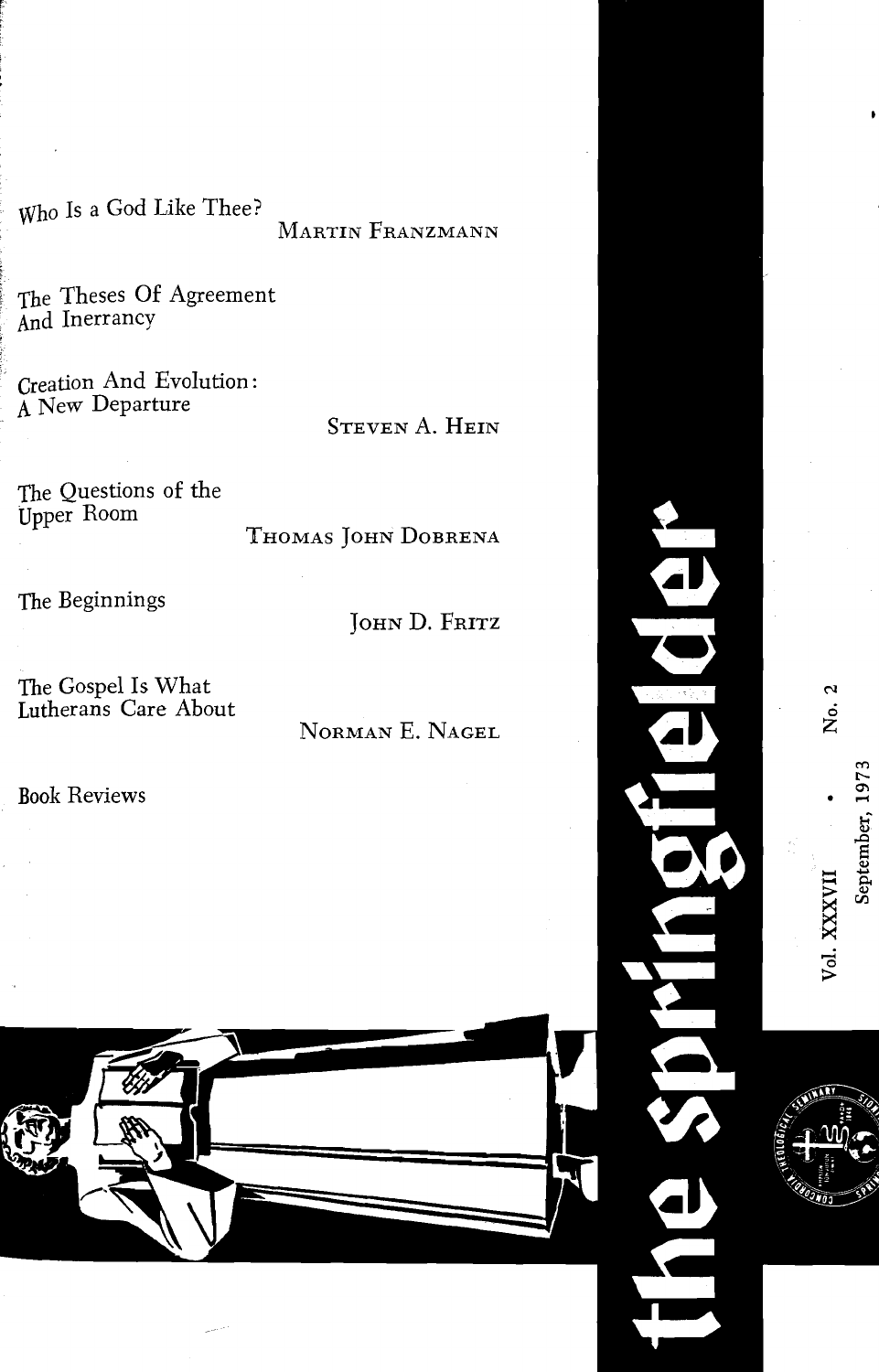## Who Is a God Like Thee?<br>MARTIN FRANZMANN

## *Delivered* **in** *the Semiwary Chcrpel on* Alay *22,* 1973

NE OF MANY LINES of continuity between the Testaments,<br>one of the many points where the Old and the New are met together and kiss each other is the motif of the last verses of Micah: the sustained joyous astonishment of forgiven men at God the Forgiver. And this sustained astonishment marks our Confessions too; the men of the Reformation are crying, "Who is a God like thee?" When they confess that the God of Augustana I is of such "immeasurable power, wisdom, and goodness" that He can cross victoriously over the fearful chasm of man's sin, that De Filio Dei and De Iustificatione can follow upon De Peccato Originis, that there can be *Iustificationc* Can follow upon *De Feccato Originis*, that there can be that wilclif improbable miracle of a *word* of God proclaimed to set men free for new obedience, that there can be a new people of God *perpetuo mansura*, triumphing over death.

He forgives, this God without compare. He forgives freely and sovereignly because "He delights in steadfast love." There is in His forgiving none of that grudging weariness that is the mark, too often, of our forgiving: "Well, maybe the bum does have some redeeming qualities after all; let him go." Our God does not operate with "redeeming qualities"; He works with redeeming love. His action is redeeming quanties"; He works with redeeming love. His action is not that easy acceptance on which we pride ourselves but forgiveness, forgiveness in the face of anger, forgiveness in the face of judgment, forgiveness for the Temmant who have bowed before that judgment. His forgiven people say, "Whcn I sit in *darkness,* the olence, with a slack and slovenly divine good nature. They look with astonishment to the forgiving love of their Judge, to a forgiveness to astonishment to the forgiving love of their Judge, to a forgiveness to<br>which "His sons . . . come trembling" (Hos. 11-10-11).<br>Our God forgives compassionately and therefore wholly and

Our God forgives *compassionately* and therefore *wholly and effectually*. He treads our iniquities under foot and casts all our sins into the depths of the sea. Micah's language recalls the story of Israel's release from Egypt. God deals with our sins as He deals with the enemies of His people: "You shall never see them again," He told His people concerning the Egyptians and tells them concerning their His people concerning the Egyptians and tells them concerning their sins.-- So *wir's glauben*, as Luther says. It is not God but our perversity of little faith that builds dreary museums for the con-<br>templation of drowned Egyptians.

Our God forgives; and in His forgiving we have to do, not with a principle, an idea, a conception, but with an act. Forgiveness is as actual as the Exodus, as actual as Jacob, as Abraham, as the fathers, as the oath sworn by the living God by His living self-as actual as Jesus of Nazareth, as actual as history under a Roman procurator, sub Pontio Pilato, as actual as crucifixion and resurrecprocurator, *sub Pontio Pitato*, as actual as crucifixion and *resurretion,* "publically portrayed," officially proclaimed by God Trinisen (Gal  $3:1$ ). Forgiveness is an overt, irreversible act. You may refuse<br> $\ddot{x}$  but you connot unde it. You connot fiddle with it modify, or it, but you cannot undo it. You cannot fiddle with it, modify, or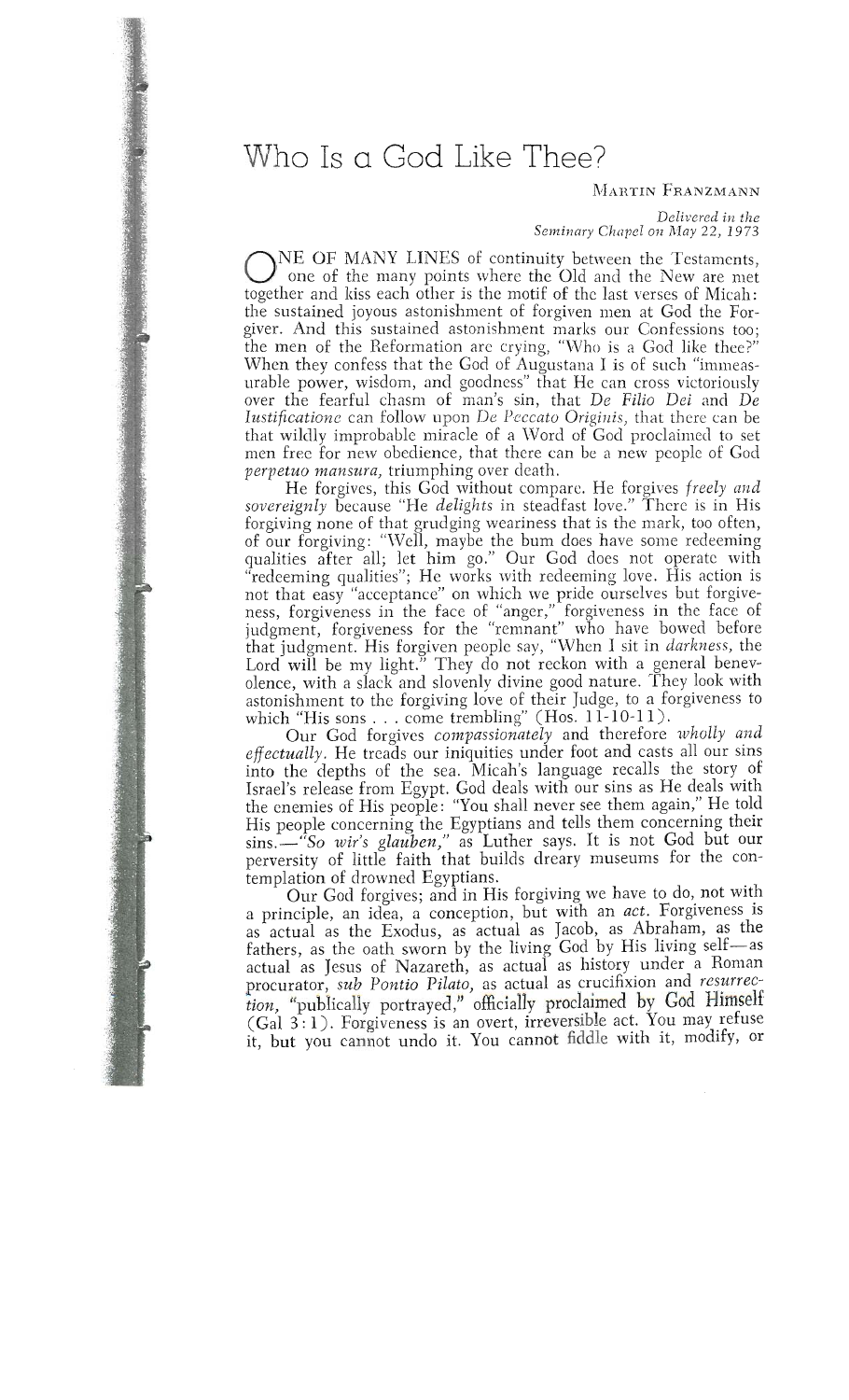remake it. It is *there*, as real as "Rise up and walk"—as real as Jesus' "I will; be thou clean." [Some morning when you feel particularly leprous and look upon your face in the mirror and ask. "Can God love that?"—remember that two-word Greek absolution of our Lord: Thelo, katharistheti!)

This is old stuff; as old as sin itself, almost as old as the hills and the enduring foundations of the earth which the Lord summoned as witnesses against His people (Micah  $6:1-5$ ). And, God forgive us, we tend to grow weary of this manna: "our souls loathe this worthless food." We have developed a diseased passion for the "new and improved," for "new and exciting" (Will no one rid us of these pestilent adjectives?) theologies from over the sea. We are told, moreover, that modern man is no longer in search of a gracious God; he is not looking for forgiveness. His disease is not guilt, but a sense of lostness, insignificance, futility. He feels, not unforgiven but unwanted.

Conceding for the moment that there is such a thing as "modern man" (The modern men I meet are all kissing cousins to the men I meet in Genesis or Homer), the question is, obviously, not whether he wants forgiveness but whether he needs it. Does he need it? He seems to have all the symptoms of the unforgiven man.

The forgiven man, we read in Luke, "justifies God" (Lk 7:29) He accepts God's verdict on his sin as a true verdict and glorifies God for admitting him into the Kingdom on terms of forgiveness. The unforgiven man must justify himself, ceaselessly. Look at the church, how self-justification has left its slimy mark on our churchmanship, our scholarship, and has become incarnate in our oneupmanship. Look around in the world for the symptoms of the selfjustifying man: the rich supply of righteous indignation, rebel against Establishment, Establishment against rebel, etc., etc. our extreme sensitivity to other men's sins, our acute perceptiveness for other men's hypocrisy. The barbarous yawp of rebellion, the self-pitying yowl of the desolate, the yammer of the pauperized, the erotic vip of the emancipated—all these are marks of the unforgiven man, who cannot look upon God's face and call him Father.

The unforgiven man transfers his guilt to the world, thus justifying himself. Because he is, in the desolate grayness of his unforgiven sin, one grown dull, stale, flat, and unprofitable. All the uses of this world are drier, stale, flat, unprofitable too. He is the man of whom Deuteronomy speaks, the man of trembling heart, failing eyes, and languishing soul who says in the morning, "would it were evening!" and at evening, "would it were morning!"

There is new stuff only for the forgiven, sustained newness and sustained joy and astonishment. I no longer go out and buy a piece of beef and a bottle of wine. I receive the new gift of meat from him who owns all the cattle on a thousand hills and the undeserved favor of Him who gave wine to make glad the heart of man. Every morning is new because the mercies of my Forgiver are new every morning. Every new baby is new, not a mere plus on the series of accumulated vital statistics but the sun of His forgiving favor breaking through the cloud of the deserved curse (surely the most terrible in the whole